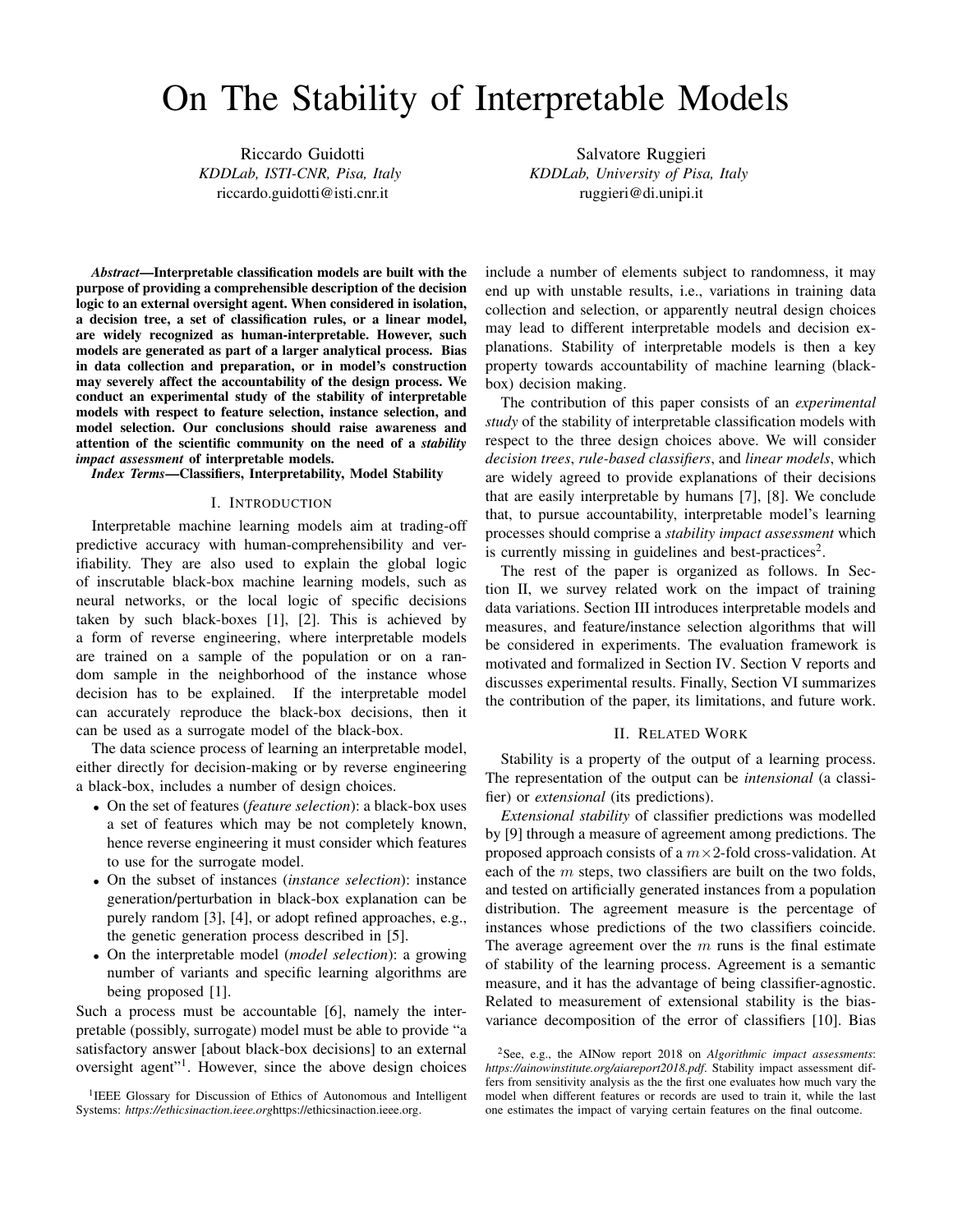

Fig. 1. Interpretable models learned on the Titanic dataset *https://www.kaggle.com/c/titanic*

is reduced and variance is increased with increasing model complexity at the risk of overfitting. This would suggest that less interpretable models are also more unstable and overfitted. On the theoretical side, [11] proved that generalization error can be bound by (expectation of) stability.

Measures of interpretability of classifiers must, however, be necessarily syntactic, since this is the level at which humans interface with models. This paper concentrates then on *intensional stability* of a learning process. One of the early studies regards the impact of training set size on the accuracy of decision trees [12], showing that the best performance can be achieved with sufficiently many instances, after which there is no convenience to add more data. Coping with variability of classifiers due to random noise has been tackled by adopting statistical tests for validating split tests at decision nodes [13], or by adopting split methods that account for almost equal split attributes (sources of instability) [14]. Finally, decision tree simplification is another class of approaches that trade-off accuracy with simplicity [15]. Intensional stability of feature selection methods considered variability in the set of features selected [16], [17]. Measures of stability include average Jaccard similarity and Pearson's correlation among all pairs of feature subsets selected from different training sets generated using cross-validation, jacknife or bootstrap. As pointed out by [16], intensional instability of feature selection does not necessarily implies extensional instability of the final classifier, due to redundant features. In summary, an experimental study of the intensional instability of interpretable models at the variation of the learning process design choices is missing in the literature. This is becoming relevant in the context of black-box explanation, where an early attempt at studying robustness of single explanations is [18], [19].

#### III. SETTING THE STAGE

#### *A. Interpretable Models*

Interpretability is the ability to explain or to provide meaning in terms understandable to a human [1]. Decision trees, rule-based classifiers, and linear models are acknowledged as being interpretable classification models.

Decision trees (DT) consist of a tree graph with internal nodes representing tests on predictive features, and leaf nodes assigning a class label to instances reaching the leaf (see e.g., Fig. 1(a)). A path from the root to a leaf represents an explanation of the decision at the leaf in terms of a conjunction of test conditions. We consider the two mostly adopted greedy learning algorithms: CART (Classification and Regression Trees) [20] as implemented by the *scikit-learn* Python library<sup>3</sup>, and C4.5 [21] as implemented by the computationally efficient YaDT system<sup>4</sup> [22]. C4.5 performs multi-way univariate splits and it includes tree simplification (error-based pruning). We do not consider instead the split condition of [14], designed for stability, since it produces disjunctive test conditions, thus leading to a higher expressivity language.

Rule-Based (RB) classifiers consist of a set of classification rules, typically in the form of *if-then* rules stating the class label for a given conjunctive condition on the predictive feature values (see Fig. 1(b)). In this work, we consider the FOIL (First Order Inductive Learner) [23] and CPAR (Classification based on Predictive Association Rules) [24] algorithms, as implemented by the *LUCS-KDD* library<sup>5</sup>. The former generates a very small number of rules, but has lower accuracy than the latter. Similarly to DTs, we restrict to sets of conjunctive classification rules. Another natural choice would have been RIPPER [25], which however produces *ordered* sequences of conjunctive rules. Instead, we compare DT and RB classifiers with the same expressivity.

Linear Models (LM) classifiers consist of the sign and the magnitude of the contribution of feature values (or ranges) to a class label (encoded as an integer) as stated by coefficients in a linear formula (see Fig.  $1(c)$ ). If the contribution is positive (resp., negative), the value of the feature increases (resp., decreases) the probability of the model's decision. We focus on three algorithms for linear models: Linear Regression (LINREG) [26], and its regularized forms RIDGE [27] and LASSO [28], as implemented by the *scikit-learn* library. They are commonly used in black-box explanation approaches [3], [29].

#### *B. Measuring Interpretability and Stability*

Several syntactic measures of interpretability are considered in the literature. Structural measures (SM) look at models in isolation, and quantify the degree of syntactic (intensional) interpretability of a model by resorting to model complexity. Stability is quantified through the deviation of the measure distribution over models learned from different samples of the population. Comparative measures (CM) look at pairs of models, and quantify the syntactic similarity between the two

<sup>3</sup>*http://scikit-learn.org*.

<sup>4</sup>*http://pages.di.unipi.it/ruggieri/software*.

<sup>5</sup>*https://cgi.csc.liv.ac.uk/*∼*frans/KDD/Software*.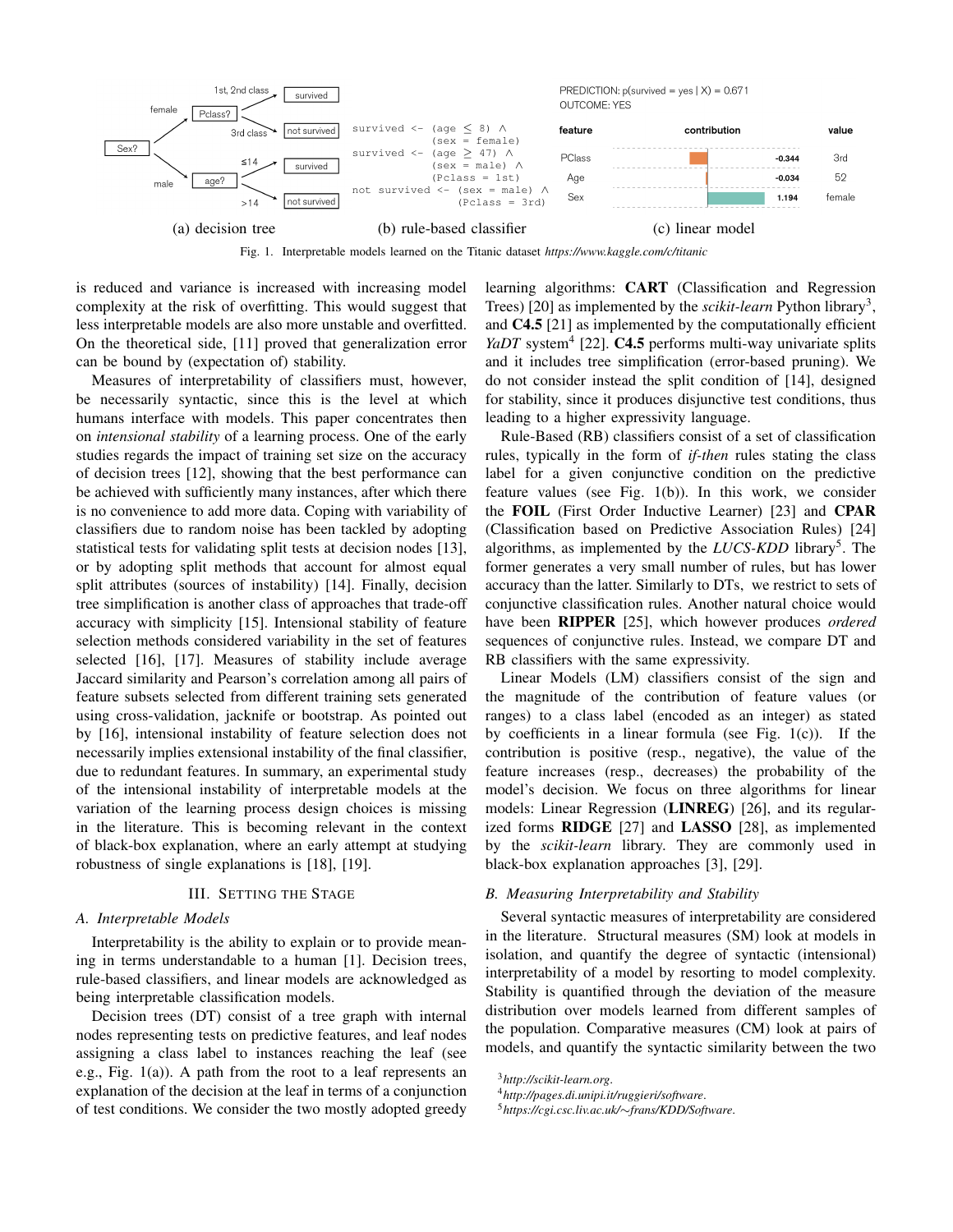models. Stability is quantified by the mean value over all pairs of models learned from different samples of the population.

Measures common to decision trees, rule-based classifiers and linear models include:

- *number of features* (SM) used<sup>6</sup>: for DT the features used in at least one split node, for RB those used in at least one rule, for LM the features with non-zero coefficient;
- *Jaccard coefficient* (CM): the ratio of the number of shared features of two models over the total number of features used by at least one such models.
- sample *Pearson's* (CM) correlation coefficient [17]: the Pearson's coefficient over the 0/1 vector of features used by two models.

Measures specific of a model type include:

- for decision trees: *number of nodes* (SM).
- for rule-based classifiers: *number of rules* (SM) and *size of rules* (SM), namely the total number of conjuncts in the *if*-part of rules.
- for linear models: *Kendall's* τ (CM) rank correlation of coefficients.

In summary, for structural measures, one aims at low mean values (interpretability) and low deviation (stability). For comparative measures, one aims at high mean values (stability) and low deviation (extreme outlier models).

Finally, in order to investigate the relationship between model stability, prediction accuracy, and overfitting, we will also compute the F1-scores of models on the training set  $(F1_{train})$  and on the test set  $(F1_{test})$ , and their relative difference  $((F1_{train} - F1_{test})/F1_{train})$ , which represents a measure of overfitting.

# *C. Feature and Instance Selection*

Feature selection (FS) [30] and instance selection (IS) [31] are beneficial in removing noise and redundancies, in reducing the data collection effort, in balancing the data distribution, in speeding up model learning. They are supposed to enhance model interpretability by reducing the number of features and by preventing overfitting. Both techniques are widely used in reverse engineering of black-box models. In this paper, we consider the following standard methods, as provided by the *scikit-learn*<sup>7</sup> library for feature selection:

- RFE (Recursive Feature Elimination): given an external estimator that assigns weights to features (a decision tree by default), it greedily removes the least important feature until a given number of features is left (default: half of the total number of features);
- SKB (Select K Best) removes all but the  $k$  top scoring features according to the ANOVA F-value function of the features (default:  $K=10$ );
- SP (Select Percentile) removes all but a user-specified top scoring percentage of features with respect to the ANOVA F-value (default:  $pct=10$ ).

<sup>6</sup>While *YaDT* and *LUCS-KDD* work directly on discrete features, algorithms of the *scikit-learn* require binarization of such features. Nevertheless, we count the number of original features, not of the binarized ones.

<sup>7</sup>*http://scikit-learn.org/stable/modules/feature selection*.

#### Algorithm 1:  $Evaluate Stability(M, X, y)$

**Input** :  $M$  - classification model,  $\overline{X}$  - dataset,  $y$  - outcome **Output** :  $\mathcal{E}$  - evaluations Variables: *SM* - structural measures, *CM* - comparative measures,

 $\mathcal P$  - pre-processing methods

|                         | $1 \mathcal{M} \leftarrow \emptyset; \mathcal{E} \leftarrow \emptyset$                                                                                                                                                                                     | // trained models and evaluations |
|-------------------------|------------------------------------------------------------------------------------------------------------------------------------------------------------------------------------------------------------------------------------------------------------|-----------------------------------|
|                         | 2 for $i \in \{1, , 5\}$ do                                                                                                                                                                                                                                |                                   |
| 3                       | $F \leftarrow stratified10Fold(X, y)$                                                                                                                                                                                                                      | // 10 fold partitioning           |
| $\overline{\mathbf{4}}$ | for $k \in \{1, , 10\}$ do                                                                                                                                                                                                                                 |                                   |
| 5                       | $X', y' \leftarrow F_{-k}(X, y)$                                                                                                                                                                                                                           | // remove k-th fold               |
| 6                       | $\hat{X}', \hat{y}' \leftarrow F_k(X, y)$                                                                                                                                                                                                                  | // select k-th fold               |
| 7                       | for $p \in P$ do                                                                                                                                                                                                                                           |                                   |
| 8                       | $X'', y'' \leftarrow p(X', y')$                                                                                                                                                                                                                            | // pre-processing                 |
| $\boldsymbol{9}$        | $\boldsymbol{m}_{i.k}^p \leftarrow \operatorname{fit}(M, \boldsymbol{X}^{\prime\prime}, \boldsymbol{y}^{\prime\prime})$                                                                                                                                    | // learn model                    |
| 10                      | $\mathcal{M} \leftarrow \mathcal{M} \cup \{m_{i,k}^p\}$                                                                                                                                                                                                    | // store the model                |
| 11                      | $y^* \leftarrow predict(m_{i,k}^p, X'')$                                                                                                                                                                                                                   | // predict training               |
| 12                      | $\widehat{y}^* \leftarrow predict(m_{i,k}^p, \widehat{X}')$                                                                                                                                                                                                | // predict test                   |
| 13                      | $f_{i,k}^p \leftarrow f1(\widehat{y}', \widehat{y}^*)$                                                                                                                                                                                                     | // performance                    |
| 14                      | $\mathcal{P} \leftarrow \mathcal{P} \cup \{f_{i,k}^p\}$                                                                                                                                                                                                    |                                   |
| 15                      | $\mathcal{O}_{i,k}^{p} \leftarrow \frac{f1(\boldsymbol{y''}, \boldsymbol{y^{*}}) - f1(\boldsymbol{\hat{y}'}, \boldsymbol{\hat{y^{*}}})}{f^{1}(\boldsymbol{y''}, \boldsymbol{y^{*}})} \\ \mathcal{O} \leftarrow \mathcal{O} \cup \big\{ o_{i,k}^{p} \big\}$ | // overfitting                    |
|                         |                                                                                                                                                                                                                                                            |                                   |
| 16                      |                                                                                                                                                                                                                                                            |                                   |
| 17                      | for $p \in P$ do                                                                                                                                                                                                                                           |                                   |
| 18                      | $\mathcal{E} \leftarrow \mathcal{E} \cup \{ \underset{m_{i,k}^p \in \mathcal{M}}{avg} f_{i,k}^p \}$                                                                                                                                                        | // aggr. performance              |
|                         |                                                                                                                                                                                                                                                            |                                   |
| 19                      | $\mathcal{E} \leftarrow \mathcal{E} \cup \{ \underset{f_{i,k}^p \in \mathcal{M}}{avg} o_{i,k}^p \}$                                                                                                                                                        | // aggr. overfitting              |
|                         |                                                                                                                                                                                                                                                            |                                   |
| 20                      | for $s \in SM$ do                                                                                                                                                                                                                                          |                                   |
| 21                      | $\mathcal{E} \leftarrow \mathcal{E} \cup \{ \underset{\substack{m_{i,k}^{p} \in \mathcal{M} \\ n_{i,k}^{p} \in \mathcal{M}}} {\text{arg}} \ s(m_{i,k}^{p}) \}$                                                                                             | // $aggr. s$                      |
|                         |                                                                                                                                                                                                                                                            |                                   |
| 22                      | for $c \in CM$ do                                                                                                                                                                                                                                          |                                   |
| 23                      | $\mathcal{E} \leftarrow \mathcal{E} \cup \{ \underset{\substack{m_{i,k}^{p} \neq \hat{m}_{i,k}^{p} \in \mathcal{M} \\ k \neq j}}{avg} c(m_{i,k}^{p}, \hat{m}_{i,k}^{p}) \}$                                                                                | // $aggr.c$                       |
|                         |                                                                                                                                                                                                                                                            |                                   |
|                         | 24 $\,$ return $\,\mathcal{E}$                                                                                                                                                                                                                             |                                   |

Finally, we consider the following instance selection methods, as provided by the *imbalanced-learn*<sup>8</sup> library:

- RUS (Random Under Sampling) under-samples the majority class by randomly picking instances of the other classes;
- ROS (Random Over Sampling) over-samples the minority class by replicating instances of that class at random with replacement;
- **SMOTE** (Synthetic Minority Over-sampling Technique) over-samples minority class by generating instances along the linear segment between an instance of the minority class and one of its k nearest neighbors (default:  $k=5$ ).

We restrict here to class balancing and random sampling methods, because they are widely adopted in black-box explanation approaches [5], [32].

#### IV. EXPERIMENTAL FRAMEWORK

Interpretable classification models are the end products of an articulated analytic process. We will evaluate the impact of process design on their intensional stability. To this end, we consider the following steps, which motivate the experimental procedure of Algorithm 1.

First, any observational research project must account for variability/bias in data collection [33]. Following a standard methodology for estimating accuracy of classifiers<sup>9</sup>, we adopt

<sup>8</sup>*http://contrib.scikit-learn.org/imbalanced-learn*.

<sup>9</sup>Cross-validation is an nearly unbiased estimator of accuracy [34]. Variability of the estimator is accounted for by adopting repetitions [35].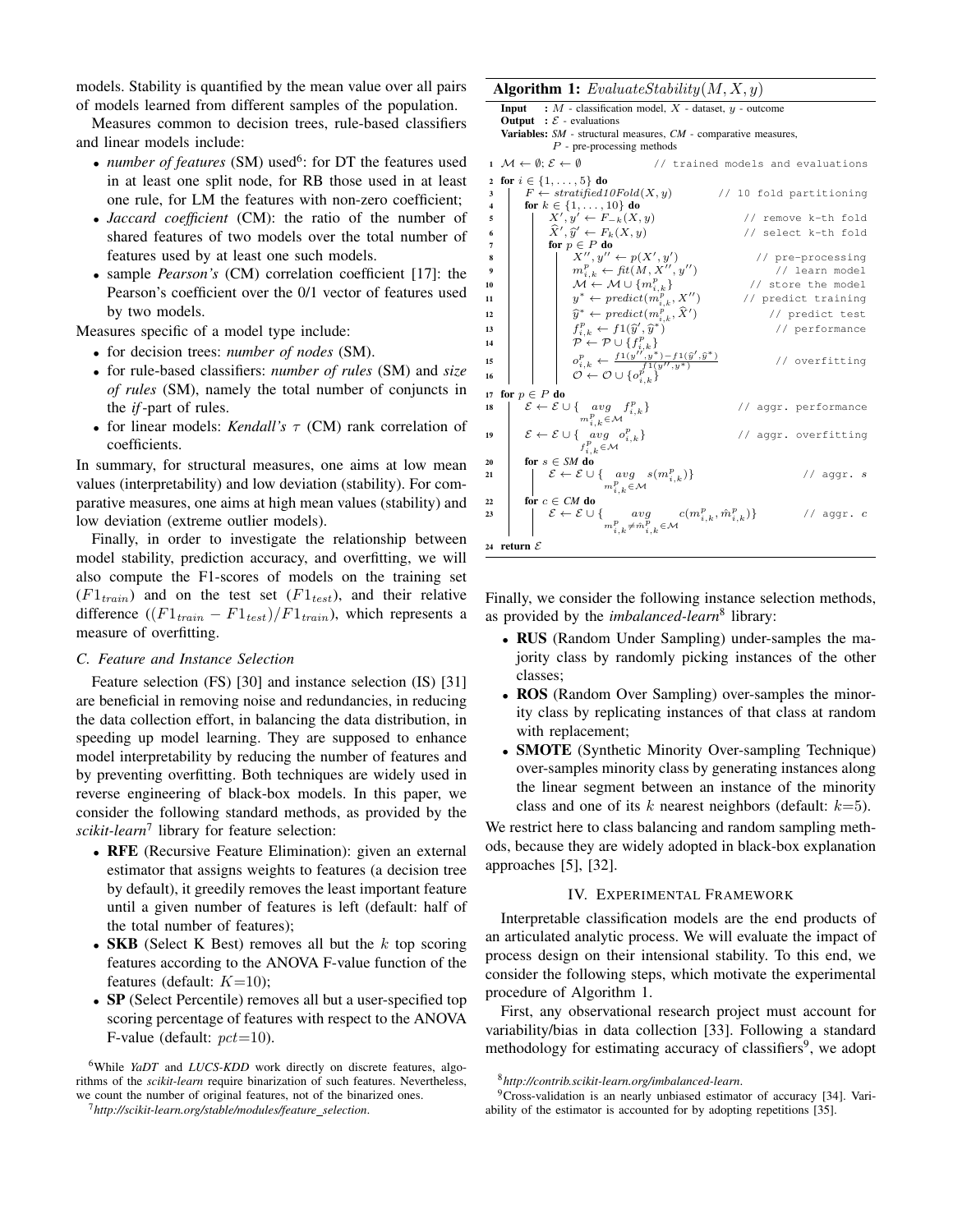TABLE I EXPERIMENTAL DATASETS.

| dataset               | adult        | anneal    | census        |            | clean1 clean2 | coil | cover                           |    | credit sonar | sovbean   |
|-----------------------|--------------|-----------|---------------|------------|---------------|------|---------------------------------|----|--------------|-----------|
| instances<br>features | 48.842<br>14 | 898<br>38 | 299,285<br>40 | 476<br>.66 | 166           | 85   | 6,598 9,822 581,012 1,000<br>54 | 20 | 208<br>60    | 683<br>35 |
| class values          |              |           |               |            |               |      |                                 |    |              |           |

a 5-repetition of 10-fold stratified cross-validation to account for variations in the data. At each iteration, all the available data is split in 10 folds. For each fold, the process described next is applied on 9 folds used as training data, and one fold as test (denoted by the hat  $\widehat{\cdot}$ ). This is formalized in the two outer loops at lines 2–16 of Algorithm 1. Second, the impact of pre-processing steps is evaluated by considering no preprocessing, feature selection, instance selection, and possibly combinations of them. Let  $P$  be the a set of pre-processing methods, including no modification at all. The inner loop at lines 7–16 of Algorithm 1 iterates over  $P$  for the current fold  $k$ at iteration *i*. A pre-processing  $p \in P$  is applied to the training data, and then the model is learned from the processed data. In Algorithm 1, models are stored in the set  $M$ . Since preprocessing is the inner loop, paired comparison of models built from different pre-processing methods can be conducted when analyzing the results of the evaluation. Moreover, lines 13–16 keep track of the predictive performance and of the degree of overfitting on the test data (the  $k^{th}$  fold).

Third, measures of interpretability, performance, and overfitting of the learned interpretable classification models must be aggregated over the 50 models (5 repetitions, 10 models each) of each pre-processing method. Performance, overfitting, and structural measures (SM) are aggregated using the mean value (lines 18–21). Comparative measures (CM) are aggregated by taking the all-pairs average (lines 22–23). Both loops are inside the loop at lines  $17-23$  that iterates over the set P of preprocessing algorithms.

The results of the above experimental framework are intended to support accountability questions that a data analyst should answer before deploying a classification model, namely, how sensitive is the interpretability of a classification model to changes: *in feature selection? in instance selection? in model selection? And, questions such as: which pre-processing provide the lowest variability for a given model? at which price (e.g., accuracy loss)?*

Finally, it is worth noting that the experimental framework does not contain original parts *per se*. All in all, it consists of a repeated stratified cross-validation process plus statistical tests of collected measures of interpretability, stability, accuracy, and overfitting. However, it allows for assessing in a principled way the stability of combinations of old and new feature, instance, and model selection methods.

### V. EXPERIMENTS

We run experiments on a selection of ten small and medium sized datasets widely referenced for classification tasks and



Fig. 2. Dataset: *census*. Measure: number of features



Fig. 3. Dataset: *census*. Measure: Pearson's correlation.

publicly available from the UCI ML repository<sup>10</sup>. Table I shows summary statistics on the datasets: instances are in the range 208–581K, features in 14–166, and number of classes in 2–19. The framework of Algorithm 1 has been implemented in Python<sup>11</sup> by integrating external libraries (YADT, FOIL, and CPAR) through wrappers of inputs/outputs. The software has been designed to be extensible to additional models, pre-processing methods, and intepretability measures. Unless specified otherwise, parameters of algorithms are the defaults in their original systems $^{12}$ .

#### *A. Preliminary Analysis on the Census Dataset*

Let us start focusing on the number of features used by a classification model. Fig. 2 considers the *census* dataset. Left plots report on DT models (CART and C4.5), middle plots on RB models (CPAR and FOIL), and right plots on LM models  $(LASSO)$  and  $RIDGE<sup>13</sup>)$ . Each plot shows the boxplots for

<sup>10</sup>*https://archive.ics.uci.edu/ml/datasets.html*

<sup>11</sup>Source code and datasets: *https://github.com/riccotti/InterpretableModels*. <sup>12</sup>C4.5: split = Gain Ratio, stop criterion = -m 2, pruning = -ebp (error-

based); CART: split = Gini, min\_samples\_split = 2, min\_samples\_leaf = 1, max depth = None; **CPAR**: delta =  $0.05$ , alpha =  $0.3$ , gain similarity ratio  $= 0.99$ , min\_gain\_thr = 0.7; FOIL: min\_gain\_thr = 0.7; LASSO: alpha 1.0; **RIDGE**: alpha = 1.0. FS: **SBK**:  $k=10$ , fun=ANOVA F-value, **SP**: percentile=10, fun=ANOVA F-value, **RFE**:  $n$  features to select = half of the features, estimator=sklearn DecisionTree default parameters. IS: SMT: k=5.

<sup>&</sup>lt;sup>13</sup>We omit LINREG for space reasons as it behaves as RIDGE.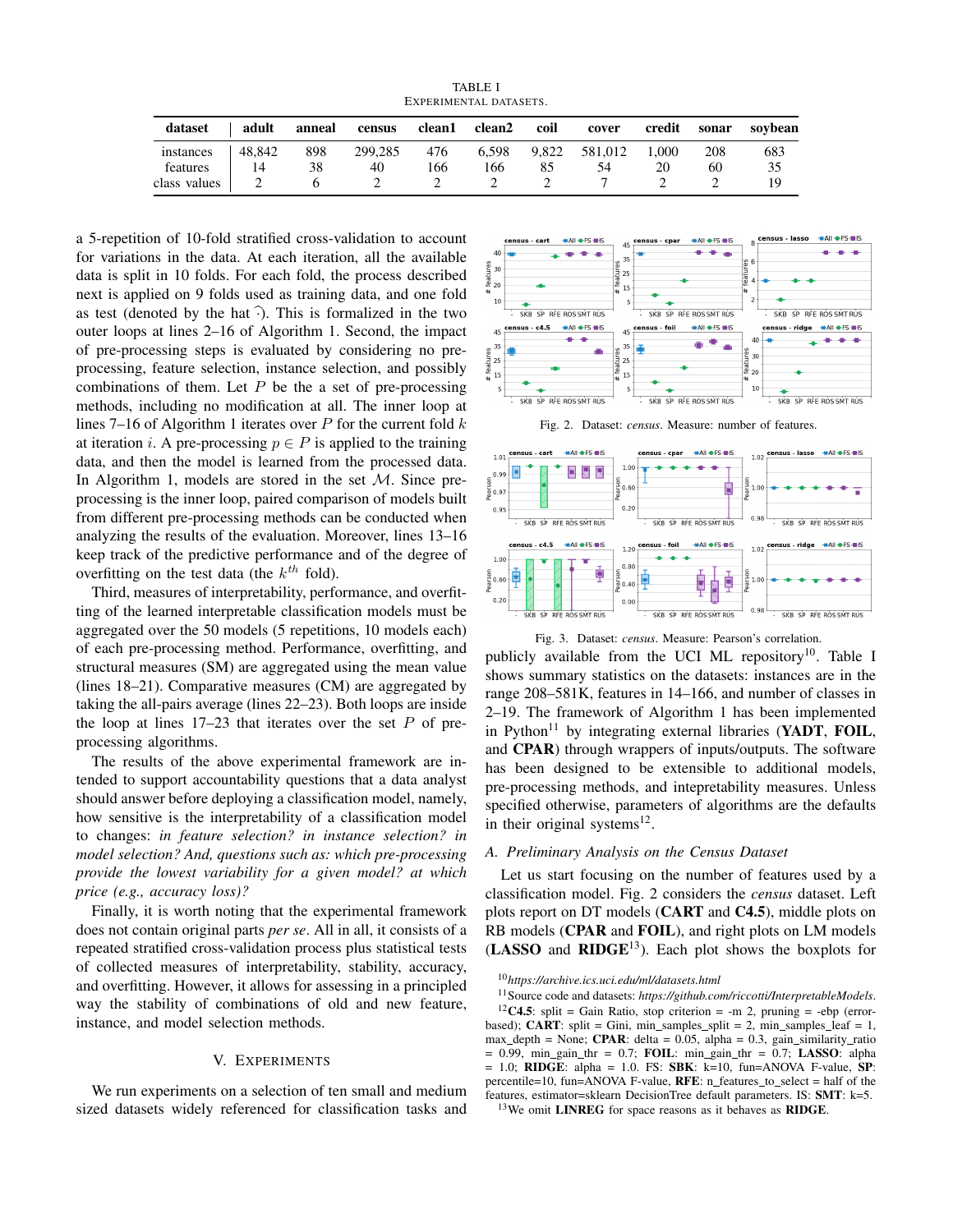TABLE II NUMBER OF FEATURES, PEARSON'S CORRELATION, AND  $F1$ -SCORE (MEAN  $\pm$  STDEV).

|         |                   | number of features |                  |                 | <b>Pearson's correlation</b> |                 | <b>F1-score</b>   |                 |                 |  |
|---------|-------------------|--------------------|------------------|-----------------|------------------------------|-----------------|-------------------|-----------------|-----------------|--|
| dataset | C4.5              | $RFE+C4.5$         | C4.5 d $\leq 5$  | C4.5            | $RFE+C4.5$                   | C4.5 d $\leq 5$ | C <sub>4.5</sub>  | $RFE+C4.5$      | C4.5 d $\leq$ 5 |  |
| adult   | $14.00 + 0.00$    | $7.00 \pm 0.00$    | $6.24 + 1.09$    | $1.00 \pm 0.00$ | $1.00 + 0.00$                | $0.76 + 0.19$   | $0.85 + 0.00$     | $0.85 + 0.00$   | $0.84 \pm 0.00$ |  |
| anneal  | $11.20 + 0.69$    | $9.04 \pm 1.06$    | $5.76 \pm 0.43$  | $0.85 + 0.09$   | $0.66 + 0.17$                | $0.88 \pm 0.11$ | $0.98\,\pm\,0.01$ | $0.98 + 0.01$   | $0.85 + 0.03$   |  |
| census  | $31.92 + 1.92$    | $19.66 + 0.47$     | $7.78 + 0.70$    | $0.66 + 0.15$   | $0.49 + 0.50$                | $0.89 + 0.07$   | $0.95 + 0.00$     | $0.95 + 0.00$   | $0.93 + 0.00$   |  |
| clean1  | $23.70 + 2.82$    | $24.68 + 2.73$     | $6.30 + 2.16$    | $0.25 + 0.15$   | $0.03 + 0.13$                | $0.48 \pm 0.25$ | $0.83 + 0.05$     | $0.81 + 0.05$   | $0.68 + 0.06$   |  |
| clean2  | $74.80 + 4.78$    | $60.06 + 3.64$     | $13.26 + 0.77$   | $0.37 + 0.08$   | $-0.45 + 0.22$               | $0.59 \pm 0.12$ | $0.97\,\pm\,0.01$ | $0.97 + 0.01$   | $0.89 + 0.01$   |  |
| coil    | $8.12 + 3.68$     | $5.34 + 3.85$      | $3.70 + 3.53$    | $0.20 + 0.18$   | $0.18 + 0.31$                | $0.27 + 0.37$   | $0.91 + 0.00$     | $0.91 + 0.00$   | $0.91 + 0.00$   |  |
| cover   | $52.78 + 0.50$    | $27.00 + 0.00$     | $16.42 + 0.70$   | $0.71 + 0.36$   | $1.00 + 0.00$                | $0.92 + 0.05$   | $0.95 + 0.00$     | $0.94 + 0.00$   | $0.45 + 0.00$   |  |
| credit  | $17.56 + 1.44$    | $9.66 + 0.51$      | $10.70 \pm 1.76$ | $0.12 + 0.29$   | $0.32 + 0.79$                | $0.43 \pm 0.22$ | $0.70 + 0.04$     | $0.71 + 0.04$   | $0.71 + 0.04$   |  |
| sonar   | $12.04 + 1.44$    | $11.50 + 1.46$     | $9.32 \pm 1.83$  | $0.23 \pm 0.18$ | $-0.06 + 0.22$               | $0.28 \pm 0.21$ | $0.74 + 0.08$     | $0.73 + 0.08$   | $0.73 + 0.09$   |  |
| sovbean | 1.70<br>$22.52 +$ | $15.42 \pm 1.17$   | $14.82 \pm 1.71$ | $0.70 \pm 0.13$ | $-0.80 \pm 1.06$             | $0.79 \pm 0.12$ | $0.91 \pm 0.03$   | $0.89 \pm 0.03$ | $0.68 + 0.03$   |  |

no pre-processing ("-"), for 3 Feature Selection (FS) methods (SKB, SP, and RFE), and for 3 Instance Selection (IS) methods (ROS, SMT, and RUS). Feature selection methods reduce the total number of features used by the classification model, as one would expect, thus improving the interpretability measure. Moreover, since redundant/noisy features are removed as well, this also reduces deviation over the 50 folds, thus improving stability. Instance selection has a similar beneficial effect on deviation, but in some cases (LASSO and C4.5) it increases the number of features. However, for a gross-grained measure such as the number of features, the low variability provides a distorted indication of stability. In fact, two models may still largely differ in the set of features used while the number of such features is the same for both models. Jaccard similarity or Pearson's correlation among all pairs of feature sets across the 50 folds can better measure variability of the set of features (rather than the number of them) used by a classifier. Fig. 3 reports Pearson's correlation for the *census* dataset. We omit the Jaccard measure for lack of space and because it yields similar patterns. Linear models are stable, independently from the pre-processing method. In fact, Pearson's correlation is always very close to 1. For rulebased models, FS also leads to stable models. IS increases deviation of Pearson's correlation for rule-based and decision trees classifiers. This means that extreme outlier models (in terms of feature's vector) become more frequent.

#### *B. Preliminary Analysis on Decision Trees*

It is worth looking into details to the case of decision trees. Table II shows the number of features and Pearson's correlation for three C4.5 classifiers: the one built on all available features, the one built on features selected by RFE, and the one built on all features but restricted to a maximum depth of 5 ( $d \leq 5$ ). Setting a maximum depth is a valid approach to enhance the interpretability of decision trees. Such a method performs the best both w.r.t. the number of features and the Pearson's correlation. This is achieved at the expenses of loss in accuracy, as shown by the F1 score columns in Table II. Contrasting C4.5 alone with RFE+C4.5, we observe that addition of the RFE method reduces the number of used features (interpretability), at the expenses of Pearson's



Fig. 4. Comparison of model's rank w.r.t. Pearson's correlation against each other with the Nemenyi test. Groups of classifiers that are not significantly different at 90% significance level are connected. Best ranks on the right.

correlation (stability), while the F1-score (accuracy) remains almost the same.

### *C. Statistical Comparison of Models' Stability*

The previous two subsections demonstrate how the exploration of the experimental results can provide insights when considering a specific dataset (Section V-A) or a specific model (Section V-B). The rest of the experiments will be devoted, instead, to understand whether there are general patterns among all possible usages of IS, FS, and models.

First, we compare the various methods among them with reference to stability. The non-parametric Friedman test compares the average ranks of learning methods over multiple datasets w.r.t. an evaluation measure, in our case Pearson's correlation. The null hypothesis that all methods are equivalent is rejected ( $p < .001$ ). The comparison of the ranks of all methods against each other can be visually represented as shown in Fig. 4 (see [36] for details). The post-hoc Nemenyi test is used to connect methods that are not significantly different among each other. Linear models have the best ranks. For a fixed classifier, models obtained using feature selection pre-processing rank better than methods without. *Instance selection methods and decision trees* have the lowest ranks, i.e., they *are the most unstable with respect to the set of features* used by the learned model.

# *D. Stability-Interpretability*

Let us now investigate patterns of correlation between interpretability and stability through the scatter density plots in Fig. 5, where Pearson's index (stability) is plotted against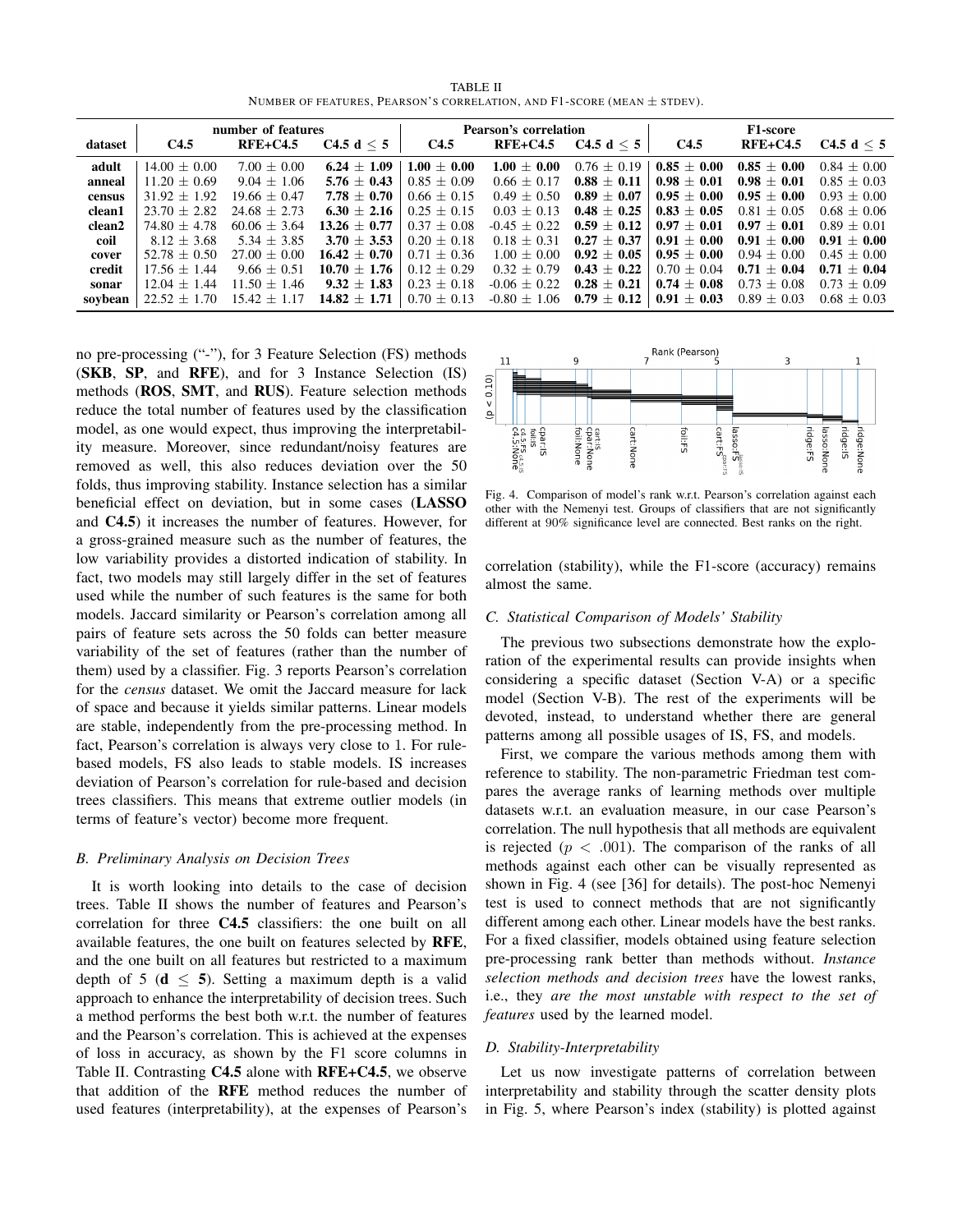

Fig. 5. Scatter density plots of Pearson's correlation vs Ratio of features used. Each point's coordinates are the mean values over the 50 experimental folds of some dataset for the following conditions (left to right): experiments for all datasets/classifiers/pre-processing; experiments with no pre-processing; experiments with FS; experiments with LM. On top: correlation and p-value. Colors: yellow = high density, green = medium density, purple = low density.



Fig. 6. Scatter plots of Pearson vs F1-score. See caption of Fig. 5.



Fig. 7. Same as Fig. 4 but w.r.t. the F1-score.

the ratio of the number of used features over the total number of features (interpretability). There are 4 scatter plots. Each point represents an experiment (50 folds). From left to right and top to bottom: experiments for all datasets/classifiers/preprocessing, experiments for all datasets and classifiers but only those with no pre-processing, experiments for all datasets and classifiers but only those with feature selection pre-processing, and experiments for only linear model classifiers. Numbers on top of scatter plots are linear correlation and, in parenthesis, pvalues of such correlation. The top left plot does not highlight correlation between the measures of stability and interpretability, in general. Using no pre-processing methods increase the correlation (higher stability means lower interpretability). Feature selection does not impact on the correlation. Finally, the rightmost plot shows some positive correlation for linear models at 95% significance level.

# *E. Stability-Accuracy*

We now investigate the relation between stability and predictive accuracy. Fig. 6 reports scatter density plots of Pearson's correlation against F1 score (averaged over the 50



test folds) for the same conditions as in Fig. 5. There is a small negative correlation for the three leftmost plots: the higher the stability (high values of Pearson's correlation) the lower the accuracy (low values of F1-score). Such a correlation is statistically significant at 99% confidence level only for the leftmost plot, which includes all experiments. For linear models, the two measures are uncorrelated. Let us look more in detail to the case of all experiments. Fig. 7 compares the ranks of the various models w.r.t. the F1 measure averaged over the 50 experimental folds. Ranks are approximately symmetric to the ones of Pearson's correlation shown in Fig. 4. Decision trees and rule-based classifiers are the best performing. Linear models are at the bottom of the ranking. Instance selection does not improve ranks of classifiers. In summary, for the interpretable models considered here, *stability and accuracy are contrasting objectives*. This demands for a trade-off analysis.

#### *F. Stability-Overfitting*

On top: correlation and p-value.

Fig. 8 reports scatter plots of stability vs overfitting, defined as the relative difference of F1 accuracy between training and

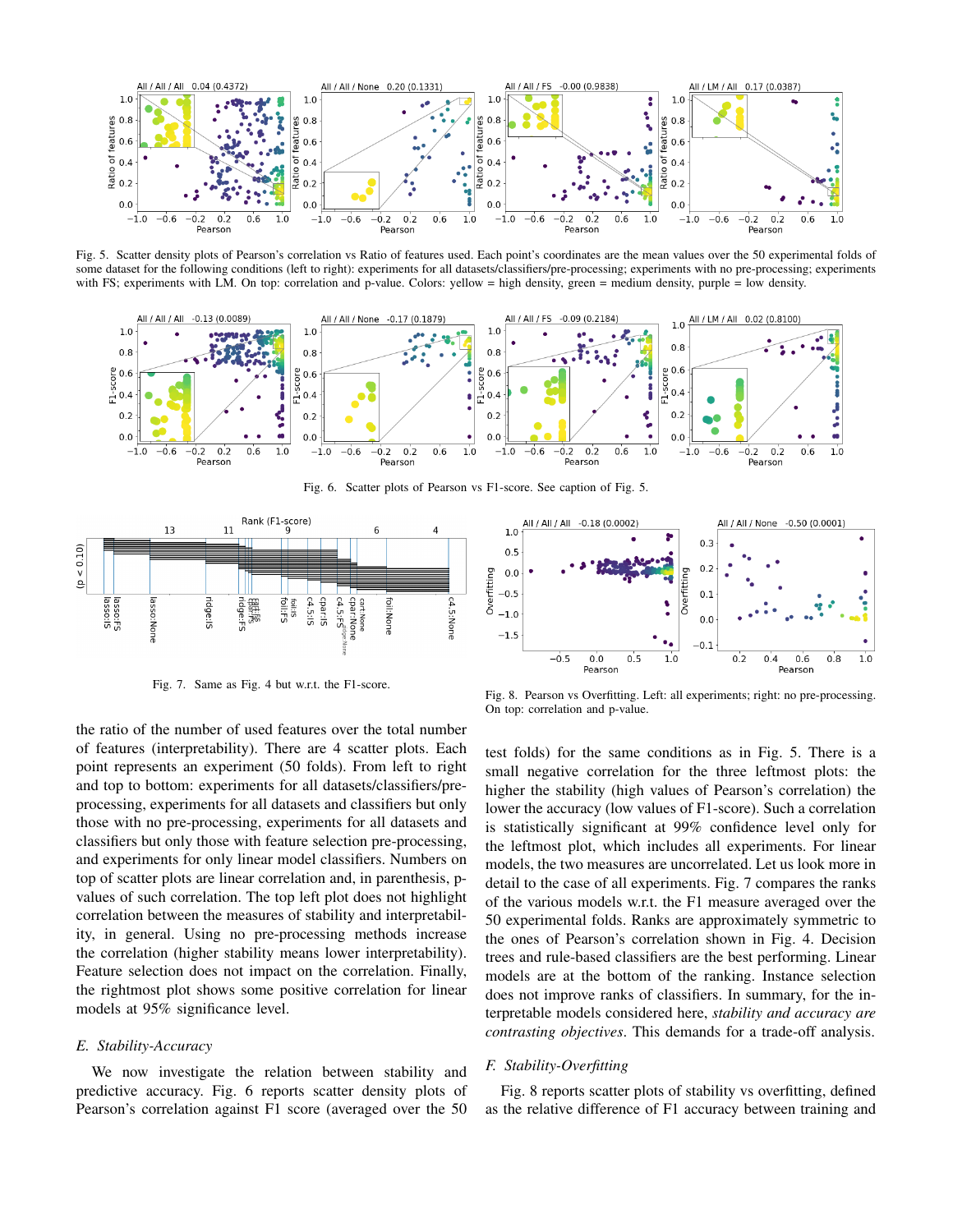

Fig. 9. Scatter plot of stability (deviation) vs interpretability (mean) w.r.t. number of nodes, left: all **C4.5** exp.'s; right: **C4.5** with no pre-processing.



Fig. 10. Scatter density plot of stability (stddev) vs interpretability (mean) w.r.t. nbr of rules (left) and size of rules (right) in RB models. All experiments.

test set averaged over 50 folds. A negative correlation is clearly observed and statistically significant: higher Pearson's correlation (stability) leads to smaller overfitting (generalizability). This is more apparent in experiments with no pre-processing (right in Fig. 8). Such a result is somehow expected, due to the bias-variance decomposition mentioned earlier [10]. In summary, *stability and overfitting are contrasting objectives*.

### *G. Model-Specific Measures*

When restricting to specific classifiers, finer-grained measures of interpretability can be adopted. Let us start considering the number of nodes in decision trees (for the tree depth measure, we obtain similar findings). We study the relation between interpretability and stability by varying the stopping parameter in tree construction from  $m=2$  (default value) to  $m$ =half of the size of the dataset using a geometric progression. Such parameter stops node splitting during tree construction if the number of cases at the node is below the threshold  $m$ . Thus, we can control the maximum size of a decision tree. Fig. 9 shows the scatter plot of mean number of nodes vs standard deviation of the number of nodes over the 50 experimental folds. A statistically significant positive correlation is clearly visible, especially when restricting to a dataset in isolation (experiments with the two largest datasets are shown in different colors).

For rule-based classifiers, Fig. 10 shows the stabilityinterpretability relation in terms of number of rules (left) and size of rules (right). Each point has coordinates the standard deviation (x-axis) and the mean (y-axis) number/size of rules over the 50 experimental folds. Basically, the two plots are RBspecific versions of the density scatter plots in Fig. 5. Contrasting the two figures, there is now a larger statistically significant positive correlation between stability and interpretability. The



Fig. 11. Measure: Kendall's  $\tau$ . Models: LM.

correlation for the finer grained measure of sizes of rules is smaller than for the gross grained measure of number of rules, which is somehow expected.

Finally, let us consider linear models. Kendall's  $\tau$  measures the rank correlation of two sets of features, where the rank of a feature is calculated w.r.t. the descending absolute value of its coefficient. Fig. 11 reports the boxplots of  $\tau$ 's values over the 50 experimental folds. LASSO is generally more stable than **RIDGE** (high values of  $\tau$ ). Feature selection increases variability of the measure (extreme outlier models) for RIDGE, but not for LASSO. Vice-versa, IS increases variability for LASSO, but not for RIDGE.

## *H. Discussion*

Experimental results highlight how the data science process of learning classifiers suffers from some variability in the measures of interpretability of produced models. There is a tension between optimizing predictive accuracy from one side, and intensional stability of interpretable classifiers on the other side. Stability and generalizability appear to be common goals, or, stated otherwise, stability and overfitting appear contrasting objectives. Also, stability and interpretability appear to be slightly positively correlated. Existing approaches for improving generalizability of classifiers, however, cannot be always applied to interpretable models. Aggregation methods (e.g., bagging, boosting, random forests) produce models that are widely agreed to be difficult to interpret. We claim that the data analyst should conduct a *stability impact assessment* together with predictive performance analysis in order to alleviate the tension between the two objectives. Such a stability impact assessment amounts at analysing the empirical distribution of the relevant interpretability measures at the variation of the design choices. Which measure is the most relevant is another design aspect that must be accounted for and that may affect the stability impact assessment. E.g., the two scatter density plots in Fig. 10 show different correlation between interpretability and stability for different measures. In summary, by exploiting the experimental framework proposed in this paper, a trade-off assessment allows for evaluating the impact of design choices made over a collection of candidate models and pre-processing methods. Overall, it provides evidence that the data analyst has been accountable for one's conduct.